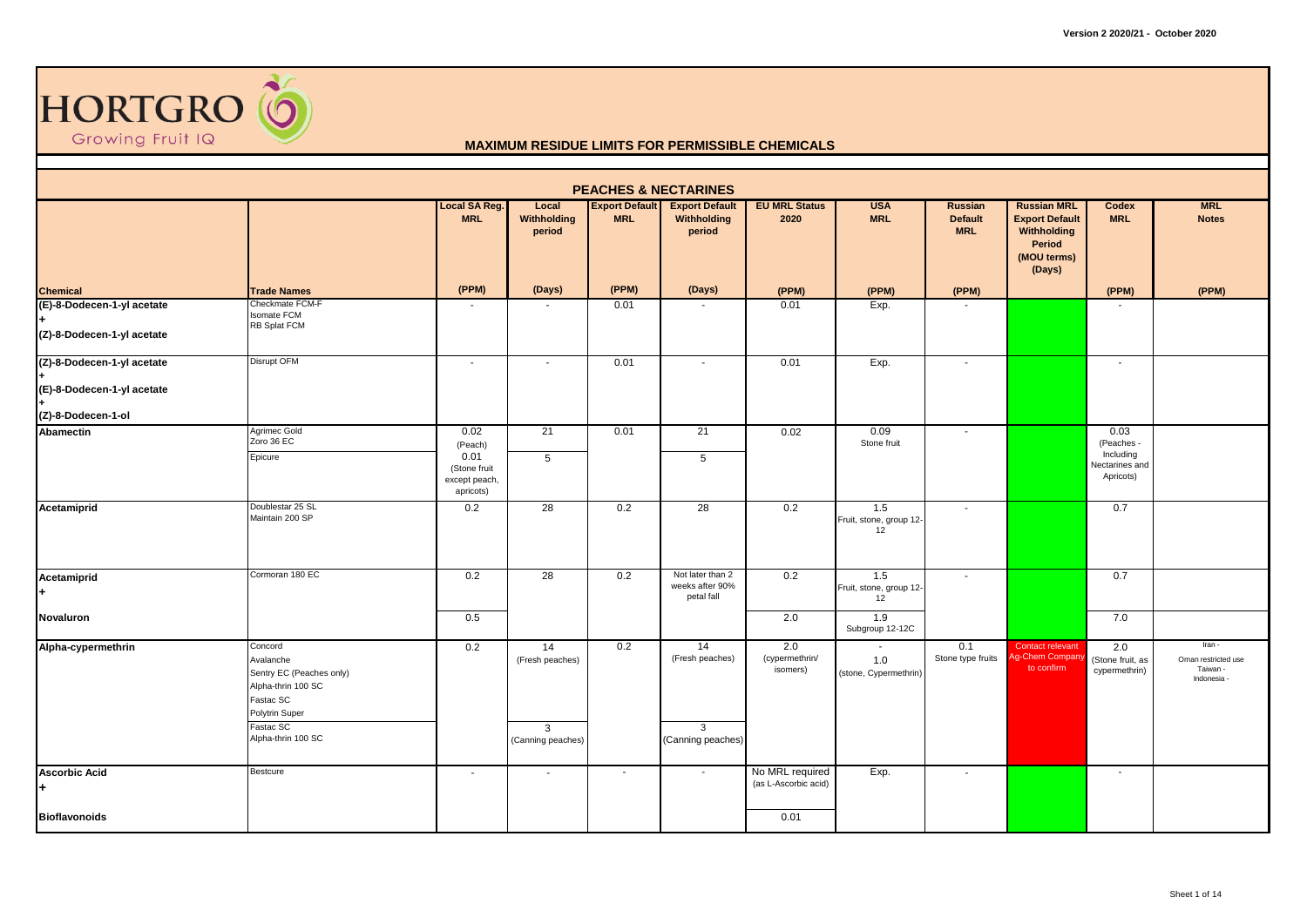

| <b>PEACHES &amp; NECTARINES</b>                                              |                                                                                             |                                    |                                       |                                     |                                                |                                                                        |                                                                                                 |                                         |                                                                                               |                                          |                                                                                                          |  |  |
|------------------------------------------------------------------------------|---------------------------------------------------------------------------------------------|------------------------------------|---------------------------------------|-------------------------------------|------------------------------------------------|------------------------------------------------------------------------|-------------------------------------------------------------------------------------------------|-----------------------------------------|-----------------------------------------------------------------------------------------------|------------------------------------------|----------------------------------------------------------------------------------------------------------|--|--|
|                                                                              |                                                                                             | <b>Local SA Reg.</b><br><b>MRL</b> | Local<br><b>Withholding</b><br>period | <b>Export Default</b><br><b>MRL</b> | <b>Export Default</b><br>Withholding<br>period | <b>EU MRL Status</b><br>2020                                           | <b>USA</b><br><b>MRL</b>                                                                        | Russian<br><b>Default</b><br><b>MRL</b> | <b>Russian MRL</b><br><b>Export Default</b><br>Withholding<br>Period<br>(MOU terms)<br>(Days) | Codex<br><b>MRL</b>                      | <b>MRL</b><br><b>Notes</b>                                                                               |  |  |
| <b>Chemical</b>                                                              | <b>Trade Names</b>                                                                          | (PPM)                              | (Days)                                | (PPM)                               | (Days)                                         | (PPM)                                                                  | (PPM)                                                                                           | (PPM)                                   |                                                                                               | (PPM)                                    | (PPM)                                                                                                    |  |  |
| Aviglycine HCL (Aminoethoxyvinylglycine ReTain<br>Hydrochloride)             |                                                                                             | 0.2                                | $\overline{7}$                        | ≤ $0.01$                            | 14                                             | 0.01                                                                   | 0.17<br>Stone fruit                                                                             |                                         |                                                                                               |                                          |                                                                                                          |  |  |
| Azinphos-methyl                                                              |                                                                                             | 2.0                                | 28                                    | 0.05                                | 56<br>Max. 4 applications                      | 0.05<br>(Unpublished Sante<br>12092/2019,<br>proposed new MRL<br>0.01) | $\sim$                                                                                          | 2.0<br>Stone type fruits                |                                                                                               | $\blacksquare$                           | Oman prohibited use<br>India -<br>Iran -<br>Malaysia (0.01)<br>Taiwan -<br>Thailand -                    |  |  |
| Azoxystrobin                                                                 | Ortiva<br>Obstructo 250 SC                                                                  | 2.0                                | $\mathbf{1}$                          | 2.0                                 | $\overline{1}$                                 | 2.0                                                                    | 2.0<br>Stone fruit                                                                              | 2.0<br>Stone type fruits                |                                                                                               | 2.0<br>(Stone fruit)                     | Taiwan 1.0                                                                                               |  |  |
| <b>Bacillus Thuringiensis</b>                                                | DiPel DF                                                                                    | $\sim$                             | $\sim$                                | $\overline{\phantom{a}}$            | $\overline{\phantom{a}}$                       | 0.01                                                                   | Exp.                                                                                            | RNR (Exp.)                              |                                                                                               | $\overline{\phantom{a}}$                 |                                                                                                          |  |  |
| Beauveria bassiana                                                           | Broadband<br>Eco-Bb                                                                         | $\blacksquare$                     | $\sim$                                | $\sim$                              | $\sim$                                         | 0.01                                                                   | Exp.                                                                                            | RNR (Exp.)                              |                                                                                               | $\sim$                                   |                                                                                                          |  |  |
| <b>Benomyl</b>                                                               | Benomyl 500 WP<br>Benomyl<br>Demeter (peaches only)<br>Farmag Benomly 500 WP (Peaches only) | 3.0                                | $\overline{7}$                        | 0.2                                 | Do not use after<br>flowering                  | 0.2                                                                    | $\blacksquare$                                                                                  | 0.075<br>Stonefruit                     | Not after flowering                                                                           | 2.0<br>(as<br>carbendazim)               | Oman prohibited use<br>Taiwan 0.01                                                                       |  |  |
| Beta-cypermethrin                                                            | Akito (Peaches only)                                                                        | 0.2                                | 14                                    | 0.2                                 | 14                                             | 2.0<br>(cypermethrin/<br>isomers)                                      | $\overline{\phantom{a}}$<br>1.0<br>(stone, Cypermethrin)                                        | $0.1*$<br>Stonefruit                    | 28                                                                                            | 2.0<br>(stone fruit, as<br>cypermethrin) | Oman restricted use                                                                                      |  |  |
| <b>Bollworm Nucleopolyhedrovirus</b>                                         | Bolldex<br>Graboll<br>Helicovir                                                             | $\overline{\phantom{a}}$           | $\mathbf 0$                           | $\sim$                              | $\mathbf 0$                                    | No MRL required                                                        | Exp.                                                                                            | $\sim$                                  |                                                                                               | $\blacksquare$                           |                                                                                                          |  |  |
| <b>Botanical extracts</b><br>(Natural pyrethrin; Garlic extract; Canola oil) | Kannar KangroShield 100                                                                     | 0.05                               | $\overline{2}$                        | 0.01                                | 2                                              | Pyrethrin 1.0<br>Garlic extract - [No                                  | Peach Pyrethrin -<br>Applied to growing<br>crops Exp./                                          | $\sim$                                  |                                                                                               | $\blacksquare$                           |                                                                                                          |  |  |
|                                                                              | Kannar Pygar 932                                                                            |                                    | $\mathbf{1}$                          |                                     | $\overline{1}$                                 | MRL required (Annex<br>$IV)$ ]<br>Canola oil - No MRL<br>required      | Postharvest<br>1.0<br>Nectarines Exp.<br>Garlic ex tract<br>Canola oil -                        |                                         |                                                                                               |                                          |                                                                                                          |  |  |
| <b>Botanical extracts</b><br>(Natural pyrethrin)                             | Xterminator                                                                                 | 1.0                                | $\mathbf 0$                           | 1.0                                 | $\mathsf 0$                                    | 1.0                                                                    | Peach Pyrethrin -<br>Applied to growing<br>crops Exp./<br>Postharvest<br>1.0<br>Nectarines Exp. | $\sim$                                  |                                                                                               | $\overline{\phantom{a}}$                 | Hong Kong Nectarine -<br>Indonesia<br>Iran -<br>Malaysia 0.01<br>Mauritius -<br>Taiwan 0.3<br>Thailand - |  |  |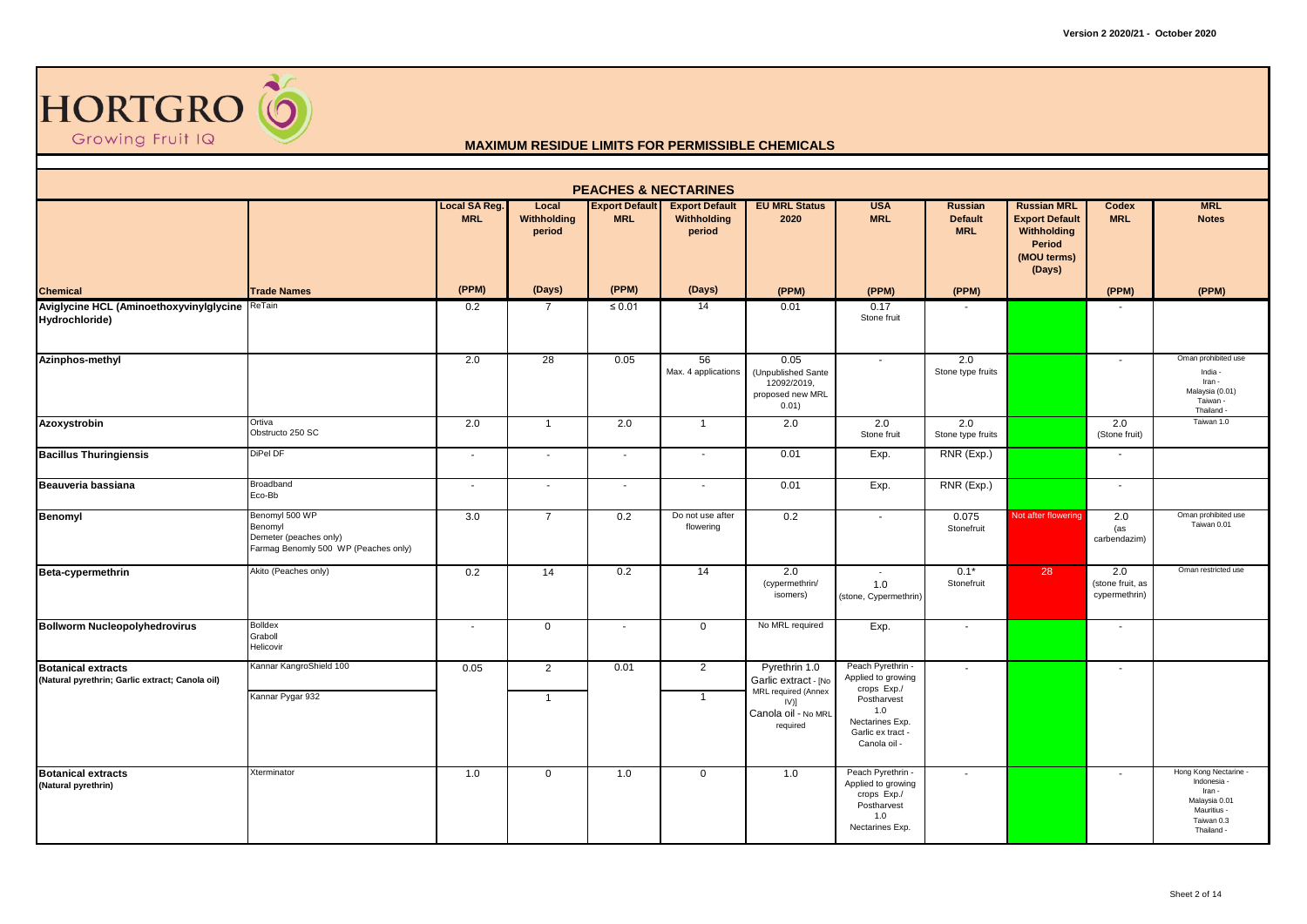

| <b>PEACHES &amp; NECTARINES</b><br><b>MRL</b><br><b>Local SA Reg.</b><br><b>Export Default</b><br><b>EU MRL Status</b><br><b>USA</b><br><b>Russian MRL</b><br>Local<br><b>Export Default</b><br><b>Russian</b><br>Codex |                                                                                                                                  |             |                       |             |                                                    |       |                                        |                                       |                                                                                             |                                                                 |                                                                                                                                                                                                   |  |  |
|-------------------------------------------------------------------------------------------------------------------------------------------------------------------------------------------------------------------------|----------------------------------------------------------------------------------------------------------------------------------|-------------|-----------------------|-------------|----------------------------------------------------|-------|----------------------------------------|---------------------------------------|---------------------------------------------------------------------------------------------|-----------------------------------------------------------------|---------------------------------------------------------------------------------------------------------------------------------------------------------------------------------------------------|--|--|
|                                                                                                                                                                                                                         |                                                                                                                                  | <b>MRL</b>  | Withholding<br>period | <b>MRL</b>  | Withholding<br>period                              | 2020  | <b>MRL</b>                             | <b>Default</b><br><b>MRL</b>          | <b>Export Default</b><br>Withholding<br>Period<br>(MOU terms)<br>(Days)                     | <b>MRL</b>                                                      | <b>Notes</b>                                                                                                                                                                                      |  |  |
| <b>Chemical</b>                                                                                                                                                                                                         | <b>Trade Names</b>                                                                                                               | (PPM)       | (Days)                | (PPM)       | (Days)                                             | (PPM) | (PPM)                                  | (PPM)                                 |                                                                                             | (PPM)                                                           | (PPM)                                                                                                                                                                                             |  |  |
| <b>Bupirimate</b>                                                                                                                                                                                                       | Nimrod 250 EC<br>Veto EW<br>Nobel 250 EC                                                                                         | 0.5         | 14                    | 0.3         | 28                                                 | 0.3   |                                        |                                       | <b>Contact relevant</b><br>Ag-Chem Company<br>to confirm                                    |                                                                 | Canada (0.1)<br>Hong Kong -<br>India -<br>Indonesia -<br>Iran -<br>Malaysia (0.01)<br>Mauritius -<br>Saudi Arablia -<br>Singapore -<br>Switzerland 0.2<br>Thailand -                              |  |  |
| <b>Cadusafos</b>                                                                                                                                                                                                        | Rugby 10 ME<br>Rugby 10 G<br>Rugby<br>Soccer 100 EW<br>Hockey 100 EW                                                             | $\leq 0.01$ | $\mathbf{0}$          | $\leq 0.01$ | $\overline{0}$                                     | 0.01  | $\sim$                                 | $\sim$                                |                                                                                             | $\overline{\phantom{a}}$                                        | Oman restricted use                                                                                                                                                                               |  |  |
| Captab/ Captan                                                                                                                                                                                                          | Captab WP (Peaches only)<br>Thor 500 WP (peaches only)<br>Captan 800 WG<br>Sharda Captan 800 WG (peaches only)<br>MERPAN® 80 WDG | 15.0        | $\overline{14}$       | 6.0         | 35                                                 | 6.0   | 15.0<br>(Peach)<br>25.0<br>(Nectarine) | 20.0<br>(Peach)<br>3.0<br>(Nectarine) | Regarding<br>nectarines -<br><b>Contact relevant</b><br><b>Ag-Chem Compan</b><br>to confirm | 20.0<br>(Peach)<br>3.0<br>(Nectarine)                           | Canada 5.0<br>Hong Kong Nect. 3.0<br>Indonesia Nect. 3.0<br>[Malaysia Nect. 3.0]<br>[Mauritius Nect. 3.0]<br>Oman prohibited use<br>Saudi Arabia Nect. 3.0<br>Switzerland 4.0<br>Taiwan Nect. 3.0 |  |  |
| Chlorantraniliprole                                                                                                                                                                                                     | Altacor<br>Coragen                                                                                                               | 1.0         | 14                    | 1.0         | 14                                                 | 1.0   | 2.5<br>Stone fruit                     | 1.0<br>Stonefruit                     |                                                                                             | 1.0<br>(Stone fruit)                                            |                                                                                                                                                                                                   |  |  |
| Chlorantraniliprole                                                                                                                                                                                                     | Ampligo                                                                                                                          | 1.0         | 14                    | 1.0         | Contact relevant Ag-<br>Chem Company to<br>confirm | 1.0   | 2.5<br>Stone fruit                     | 1.0<br>Stonefruit                     | Contact relevant<br>Ag-Chem Compan<br>to confirm                                            | 1.0<br>(Stone fruit)                                            |                                                                                                                                                                                                   |  |  |
| Lambda-cyhalothrin                                                                                                                                                                                                      |                                                                                                                                  | 0.5         |                       | 0.15        |                                                    | 0.15  | 0.5<br>Stone fruit                     | $0.03*$<br>Stonefruit                 |                                                                                             | 0.5<br>(as Cyhalothrin,<br>including<br>Lambda-<br>cyhalothrin) | Oman restricted use                                                                                                                                                                               |  |  |
| Chlorfenapyr<br>(Nectarines only)                                                                                                                                                                                       | Hunter 24 SC<br>Savage SC<br>Saber 360 SC<br>Savage 360 SC<br>Plumett<br>Sergeant                                                | 0.5         | 30                    | 0.01        | Before flowering only                              | 0.01  | $\blacksquare$                         | $\sim$                                |                                                                                             | $\sim$                                                          |                                                                                                                                                                                                   |  |  |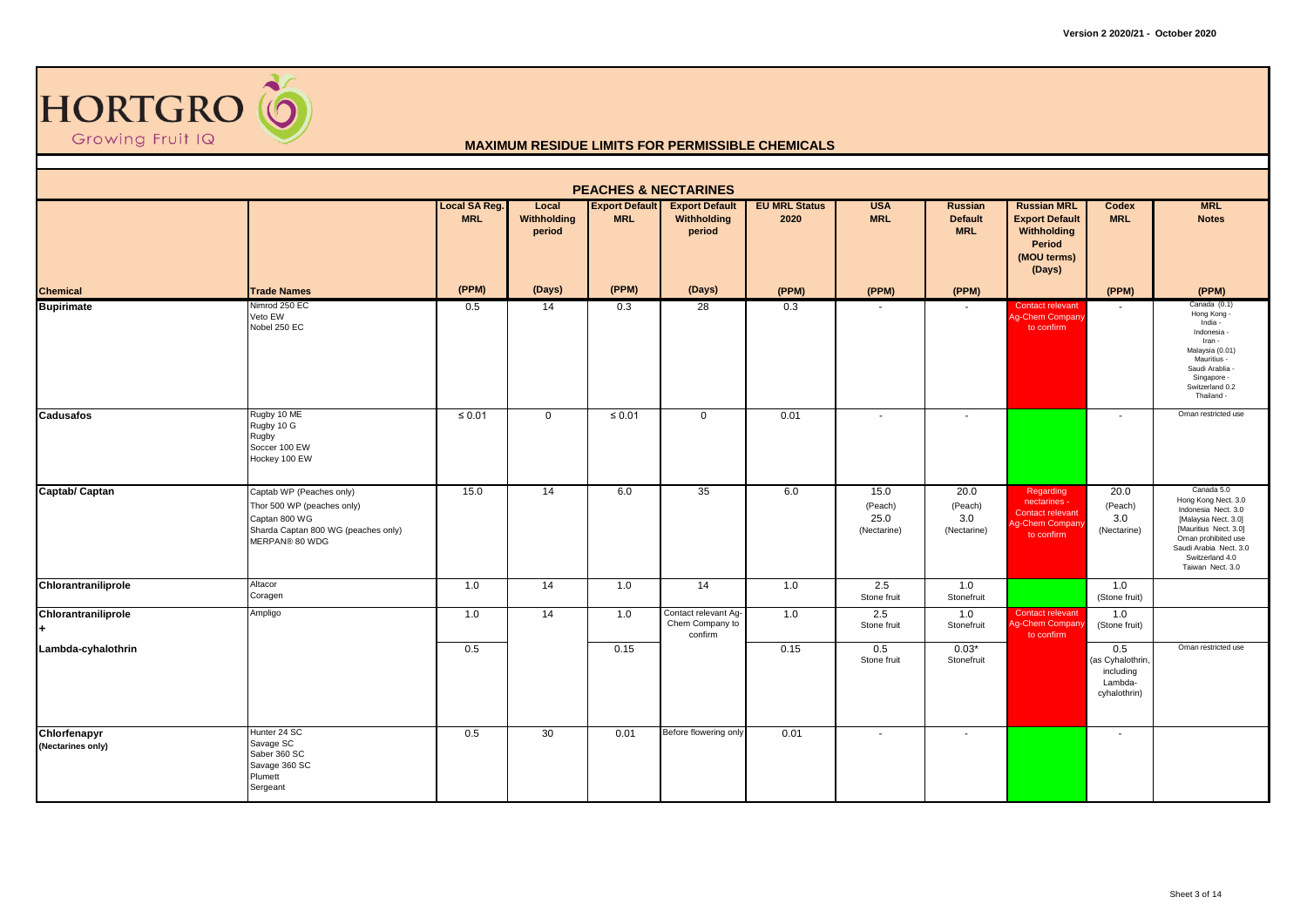

|                                                                                       |                                                                                                                                                                                                                                                                                                                                                                                                                                                                           |                                    |                                   | <b>PEACHES &amp; NECTARINES</b>     |                                                |                              |                          |                                         |                                                                                               |                                       |                                                                          |
|---------------------------------------------------------------------------------------|---------------------------------------------------------------------------------------------------------------------------------------------------------------------------------------------------------------------------------------------------------------------------------------------------------------------------------------------------------------------------------------------------------------------------------------------------------------------------|------------------------------------|-----------------------------------|-------------------------------------|------------------------------------------------|------------------------------|--------------------------|-----------------------------------------|-----------------------------------------------------------------------------------------------|---------------------------------------|--------------------------------------------------------------------------|
|                                                                                       |                                                                                                                                                                                                                                                                                                                                                                                                                                                                           | <b>Local SA Reg.</b><br><b>MRL</b> | Local<br>Withholding<br>period    | <b>Export Default</b><br><b>MRL</b> | <b>Export Default</b><br>Withholding<br>period | <b>EU MRL Status</b><br>2020 | <b>USA</b><br><b>MRL</b> | Russian<br><b>Default</b><br><b>MRL</b> | <b>Russian MRL</b><br><b>Export Default</b><br>Withholding<br>Period<br>(MOU terms)<br>(Days) | Codex<br><b>MRL</b>                   | <b>MRL</b><br><b>Notes</b>                                               |
| <b>Chemical</b>                                                                       | <b>Trade Names</b>                                                                                                                                                                                                                                                                                                                                                                                                                                                        | (PPM)                              | (Days)                            | (PPM)                               | (Days)                                         | (PPM)                        | (PPM)                    | (PPM)                                   |                                                                                               | (PPM)                                 | (PPM)                                                                    |
| <b>Chlorpyrifos</b>                                                                   | Lirifos 480 EC<br>Dursban 480 EC<br>Pyrinex 250 CS<br>Chlorpyrifos 480 EC<br>Chlorban EC<br>Agropyrifos 480 EC<br>Pyrinex 480 EC<br>Klub M5 Chlorpyrifos<br>Chlorifos<br>Dursban 750 WG                                                                                                                                                                                                                                                                                   | 0.05                               | Dormant<br>application only<br>30 | 0.01                                | Dormant<br>application only                    | 0.01                         | 0.05                     | 0,2<br>Peaches &<br>Nectarines          |                                                                                               | 0,5<br>(Peach)<br>(Nectarine)         | Oman restricted use                                                      |
| <b>Codling moth and Oriental fruit moth</b><br>granulosis virus                       | Madex Twin<br>Madex Dual<br>GraTham                                                                                                                                                                                                                                                                                                                                                                                                                                       | $\sim$                             | ۰                                 | $\overline{\phantom{a}}$            | $\sim$                                         | $\overline{\phantom{a}}$     | $\blacksquare$           | $\sim$                                  |                                                                                               | $\overline{\phantom{a}}$              |                                                                          |
| Copper (Cu) Oxychloride<br>and other Cu salts<br>including<br><b>Cupric hydroxide</b> | CungFu<br>Kocide 2000<br>Fungi Flow<br>Copper Oxychloride 850 WP<br><b>Cuprofix Disperss</b><br>Nordox 86 WG<br>Coprox WP (peaches only)<br>Coprox Super (peaches only)<br>Copper-Flow-Plus (peaches only)<br>Demildex<br>Copro Flow S (peaches only)<br>Copper Count-N<br>Liquicop<br>Farmag Cu Super<br>Farmag Copper Oxychloride (Peaches only)<br>Copflo Super (peaches only)<br>Copstar 120 SC<br>Royal Blue<br>Copmaxx (peaches only)<br>Cupra Super (peaches only) | 20.0                               | 14                                | 5.0                                 | Not later than bud<br>swell                    | 5.0                          | Exp.                     | 5.0<br>Stonefruit                       |                                                                                               | $\overline{\phantom{a}}$              | Hong Kong -<br>Indonesia -<br>Malaysia Exp.<br>Thailand -<br>Taiwan Exp. |
| Cyantraniliprole                                                                      | Exirel 100 SE                                                                                                                                                                                                                                                                                                                                                                                                                                                             | 1.0                                | $\overline{7}$                    | 1.0                                 | $\overline{7}$                                 | 1.5                          | 1.5                      | $\overline{\phantom{a}}$                |                                                                                               | 1.5<br>Peaches<br>$\sim$<br>Nectarine | Hong Kong -                                                              |
| Cyhexatin                                                                             | Acarstin Flo                                                                                                                                                                                                                                                                                                                                                                                                                                                              | 2.0                                | $\overline{7}$                    | 0.01                                | Before flowering only                          | 0.01                         | $\sim$                   | $\sim$                                  |                                                                                               | $\overline{\phantom{a}}$              | Iran Banned<br>Oman prohibited use Taiwan<br>Prohibited use              |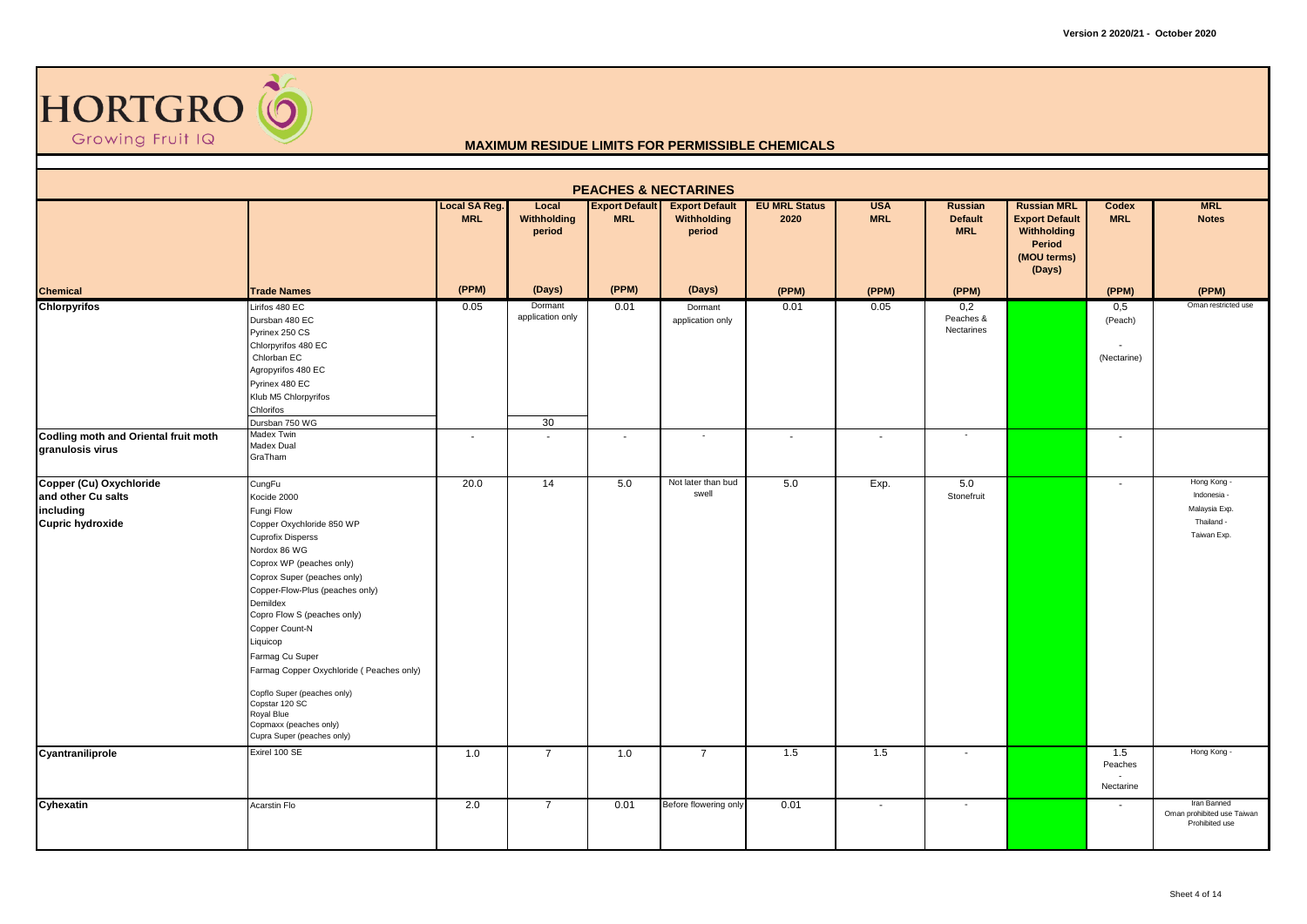

| <b>PEACHES &amp; NECTARINES</b><br><b>EU MRL Status</b><br><b>MRL</b><br><b>Local SA Reg.</b><br><b>Export Default</b><br><b>USA</b><br><b>Russian MRL</b><br>Local<br><b>Export Default</b><br>Russian<br>Codex |                                                                                                                                                                             |            |                                                      |                          |                                                      |                                                                        |                                           |                              |                                                                         |                          |                                                                                                                                              |  |  |
|------------------------------------------------------------------------------------------------------------------------------------------------------------------------------------------------------------------|-----------------------------------------------------------------------------------------------------------------------------------------------------------------------------|------------|------------------------------------------------------|--------------------------|------------------------------------------------------|------------------------------------------------------------------------|-------------------------------------------|------------------------------|-------------------------------------------------------------------------|--------------------------|----------------------------------------------------------------------------------------------------------------------------------------------|--|--|
|                                                                                                                                                                                                                  |                                                                                                                                                                             | <b>MRL</b> | Withholding<br>period                                | <b>MRL</b>               | Withholding<br>period                                | 2020                                                                   | <b>MRL</b>                                | <b>Default</b><br><b>MRL</b> | <b>Export Default</b><br>Withholding<br>Period<br>(MOU terms)<br>(Days) | <b>MRL</b>               | <b>Notes</b>                                                                                                                                 |  |  |
| <b>Chemical</b>                                                                                                                                                                                                  | <b>Trade Names</b>                                                                                                                                                          | (PPM)      | (Days)                                               | (PPM)                    | (Days)                                               | (PPM)                                                                  | (PPM)                                     | (PPM)                        |                                                                         | (PPM)                    | (PPM)                                                                                                                                        |  |  |
| Cypermethrin                                                                                                                                                                                                     | Cyperin<br>Avi-Sipermetrin EC<br>Kemprin 200 EC (peaches only)<br>Knox-Worm (peaches only)<br>Cypermethrin 200 EC<br>Polythrin 200 EC<br>Farmag Cypermethrin (Peaches only) | 0.2        | 14                                                   | 0.2                      | 14                                                   | 2.0                                                                    | 1.0<br>Stone fruit                        | $0.1*$<br>Stonefruit         | 28                                                                      | 2.0<br>(Stone fruit)     | Oman restricted use                                                                                                                          |  |  |
| Cyprodinil                                                                                                                                                                                                       | Chorus                                                                                                                                                                      | 0.5        | Contact relevant<br>Ag-Chem<br>Company to<br>confirm | 0.5                      | Contact relevant<br>Ag-Chem<br>Company to<br>confirm | 2.0                                                                    | 2.0<br>Stone fruit                        | 2.0<br>Stone fruit           |                                                                         | 2.0<br>(Stone fruit)     |                                                                                                                                              |  |  |
| <b>Deltamethrin</b>                                                                                                                                                                                              | Decis Forte<br>Delta-Thrin 25 EC<br>Ag-Deltamethrin 25 EC<br>Servus 25 EC                                                                                                   | 0.1        | 21                                                   | 0.1                      | 21                                                   | 0.15                                                                   | $\sim$<br>(0.05 - All food/feed<br>items) | 0.2<br>Stone type fruits     |                                                                         | 0,05                     | Hong Kong 0.05<br>[India 0.05]<br>Indonesia 0.05<br>[Malaysia 0.05]<br>[Oman 0.05]<br>Saudi Arabia 0.05<br>Singapore 0.05<br>[Thailand 0.05] |  |  |
| <b>Dichlorvos</b>                                                                                                                                                                                                | Devipan 100 EC                                                                                                                                                              | 0.1        | $\overline{7}$                                       | 0.01                     | 14                                                   | 0.01                                                                   | $\sim$                                    | 0.05<br>Stonefruit           |                                                                         | $\blacksquare$           | Oman prohibited use                                                                                                                          |  |  |
| Didecyldimethylammonium chloride                                                                                                                                                                                 | Sporekill                                                                                                                                                                   | 0.1        | 82<br>Do not apply after<br>first fruit set          | 0.1                      | 82<br>Do not apply after<br>first fruit set          | 0.1                                                                    | $\overline{\phantom{a}}$                  | $\sim$                       |                                                                         |                          | Hong Kong -<br>India -<br>Indonesia -<br>Iran -<br>Malaysia (0.01)<br>Mauritius -<br>Saudi Arabia -<br>Singapore -<br>Thailand -<br>Taiwan - |  |  |
| <b>Emamectin benzoate</b>                                                                                                                                                                                        | Warlock 19.2 EC                                                                                                                                                             | 0.03       | 14                                                   | 0.03                     | 21                                                   | 0.03<br>(Unpublished Sante<br>11822/2019,<br>proposed new MRL<br>0.15) | $\sim$                                    | $\sim$                       |                                                                         | 0.03                     |                                                                                                                                              |  |  |
| False codling moth granulovirus                                                                                                                                                                                  | Cryptogran<br>Cryptex                                                                                                                                                       | $\sim$     | $\overline{\phantom{a}}$                             | $\overline{\phantom{a}}$ | $\sim$                                               | $\overline{\phantom{a}}$                                               | $\sim$                                    | $\sim$                       |                                                                         | $\overline{\phantom{a}}$ |                                                                                                                                              |  |  |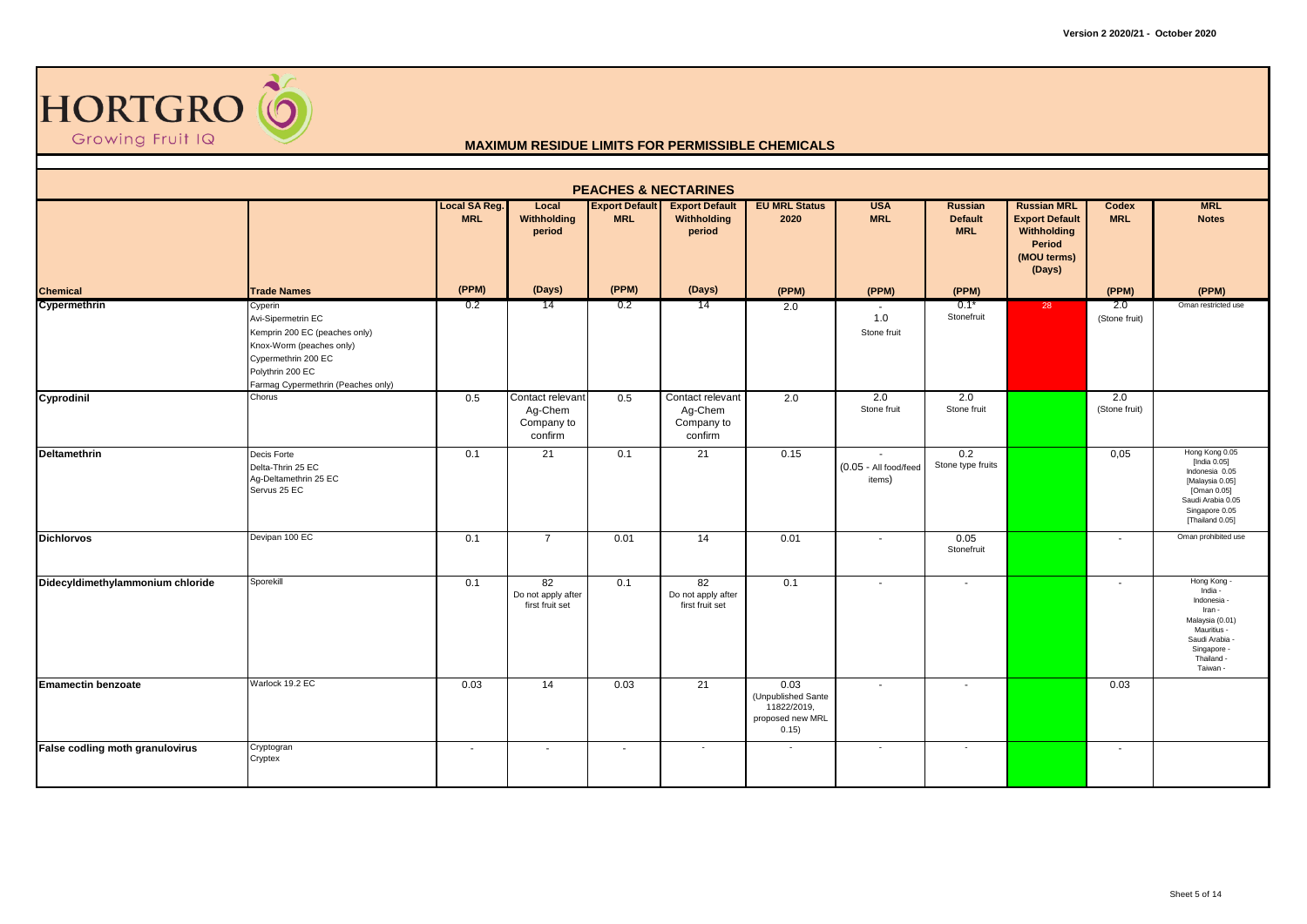

| <b>PEACHES &amp; NECTARINES</b><br><b>MRL</b><br>Local<br><b>Export Default</b><br><b>Export Default</b><br><b>EU MRL Status</b><br><b>USA</b><br><b>Russian MRL</b><br>Russian<br><b>Codex</b> |                                                                                                                          |                             |                       |            |                                                            |       |                                |                                    |                                                                         |                                                 |                                                                                                                                                                                                                                                                                                                                                                      |  |  |
|-------------------------------------------------------------------------------------------------------------------------------------------------------------------------------------------------|--------------------------------------------------------------------------------------------------------------------------|-----------------------------|-----------------------|------------|------------------------------------------------------------|-------|--------------------------------|------------------------------------|-------------------------------------------------------------------------|-------------------------------------------------|----------------------------------------------------------------------------------------------------------------------------------------------------------------------------------------------------------------------------------------------------------------------------------------------------------------------------------------------------------------------|--|--|
|                                                                                                                                                                                                 |                                                                                                                          | Local SA Reg.<br><b>MRL</b> | Withholding<br>period | <b>MRL</b> | Withholding<br>period                                      | 2020  | <b>MRL</b>                     | <b>Default</b><br><b>MRL</b>       | <b>Export Default</b><br>Withholding<br>Period<br>(MOU terms)<br>(Days) | <b>MRL</b>                                      | <b>Notes</b>                                                                                                                                                                                                                                                                                                                                                         |  |  |
| <b>Chemical</b>                                                                                                                                                                                 | <b>Trade Names</b>                                                                                                       | (PPM)                       | (Days)                | (PPM)      | (Days)                                                     | (PPM) | (PPM)                          | (PPM)                              |                                                                         | (PPM)                                           | (PPM)                                                                                                                                                                                                                                                                                                                                                                |  |  |
| Fenamiphos                                                                                                                                                                                      | Nemacur 400 EC<br>Fenamiphos 400 EC<br>Bonfire 400 EC<br>Atador                                                          | 0.05                        | 100                   | 0.02       | 100                                                        | 0.02  | $\sim$                         | $\sim$                             |                                                                         |                                                 | Hong Kong -<br>India -<br>Indonesia -<br>Iran -<br>Malaysia (0.01)<br>Mauritius -<br>Oman restricted use<br>Saudi Arabia<br>Singapore -<br>Switzerland -<br>Thailand -<br>Taiwan 0.01                                                                                                                                                                                |  |  |
| Fenbuconazole                                                                                                                                                                                   | Indar 50 EW                                                                                                              | 1.0                         | $\overline{1}$        | 0.6        | 5<br>Max. 4 applications                                   | 0.6   | 1.0<br>Stone fruit             | 0.5<br>(Peach)<br>÷<br>(Nectarine) |                                                                         | 0.5<br>(Peach)<br>(Nectarine)                   | Canada 0.5<br>Hong Kong Peach 0.5 Nect. -<br>[India Peach 0.5 Nect. -]<br>Indonesia Peach 0.5 Nect. - ]<br>[Iran Peach 0.5 Nect. -]<br>[Malaysia Peach 0.5 Nect. -]<br>[Mauritius Peach 0.5 Nect. -]<br>[Oman Peach 0.5 Nect. -]<br>Saudi Arabia Peach 0.5 Nect. -<br>[Singapore Peach 0.5 Nect. -]<br>Switzerland 0.5<br>Taiwan 0.5<br>[Thailand Peach 0.5 Nect. -] |  |  |
| <b>Fenbutatin Oxide</b>                                                                                                                                                                         | Fenbutatin Oxide 550<br>Mitrus (peaches only)<br>Crystal 550 SC (Peaches only)<br>Roper 550 SC (Peaches only)<br>Mitador | 2.0                         | 21                    | 0.01       | Not to be used after<br>blossom                            | 0.01  | 10.0<br>(Peach)<br>Nectarine - | 7.0<br>(Peach)<br>(Nectarine)      |                                                                         | 7.0<br>(Peach)<br>$\blacksquare$<br>(Nectarine) |                                                                                                                                                                                                                                                                                                                                                                      |  |  |
| Fenazaquin                                                                                                                                                                                      | Vanity 200 SC<br>Superior 200 SC                                                                                         | 0.5                         | 42                    | 0.5        | 42                                                         | 0.5   | $\sim$                         | $\sim$                             |                                                                         | $\blacksquare$                                  | Canada 0.1<br>Hong Kong -<br>India -<br>Indonesia -<br>Iran-<br>Oman -<br>Malaysia -<br>Mauritius -<br>Saudi Arabia -<br>Singapore -<br>Thailand -                                                                                                                                                                                                                   |  |  |
| Fenpyroximate                                                                                                                                                                                   | Lesson 50 EC                                                                                                             | 0.3                         | 21                    | 0.3        | 21<br>Contact relevant<br>Ag-chem<br>company to<br>confirm | 0.3   | 2.0<br>Stone fruit             | $\sim$                             |                                                                         | 0.4<br>Stone fruit                              | Hong Kong -<br>Taiwan 0.01                                                                                                                                                                                                                                                                                                                                           |  |  |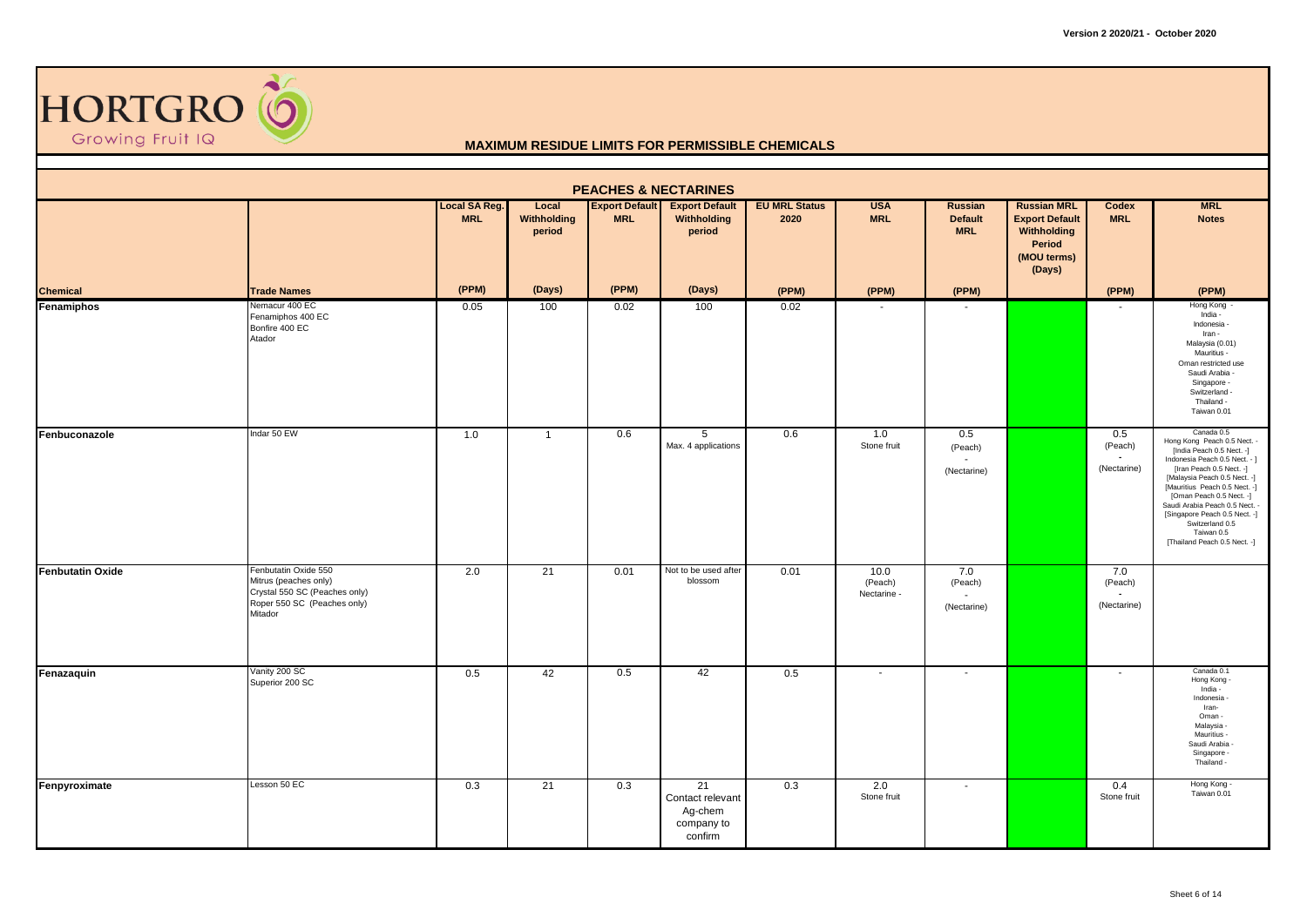

| <b>PEACHES &amp; NECTARINES</b>                                                                  |                                                                                                                                                                                                                             |                                    |                                |                                     |                                                     |                                                                                                       |                              |                                                                          |                                                                                               |                            |                            |  |  |
|--------------------------------------------------------------------------------------------------|-----------------------------------------------------------------------------------------------------------------------------------------------------------------------------------------------------------------------------|------------------------------------|--------------------------------|-------------------------------------|-----------------------------------------------------|-------------------------------------------------------------------------------------------------------|------------------------------|--------------------------------------------------------------------------|-----------------------------------------------------------------------------------------------|----------------------------|----------------------------|--|--|
|                                                                                                  |                                                                                                                                                                                                                             | <b>Local SA Reg.</b><br><b>MRL</b> | Local<br>Withholding<br>period | <b>Export Default</b><br><b>MRL</b> | <b>Export Default</b><br>Withholding<br>period      | <b>EU MRL Status</b><br>2020                                                                          | <b>USA</b><br><b>MRL</b>     | Russian<br><b>Default</b><br><b>MRL</b>                                  | <b>Russian MRL</b><br><b>Export Default</b><br>Withholding<br>Period<br>(MOU terms)<br>(Days) | <b>Codex</b><br><b>MRL</b> | <b>MRL</b><br><b>Notes</b> |  |  |
| <b>Chemical</b>                                                                                  | <b>Trade Names</b>                                                                                                                                                                                                          | (PPM)                              | (Days)                         | (PPM)                               | (Days)                                              | (PPM)                                                                                                 | (PPM)                        | (PPM)                                                                    |                                                                                               | (PPM)                      | (PPM)                      |  |  |
| <b>Fludioxonil</b>                                                                               | Scholar<br>Teacher 230 SC                                                                                                                                                                                                   | 5.0                                |                                | 5.0                                 | $\mathbf{1}$                                        | 10.0                                                                                                  | 5.0<br>Stone fruit           | 5.0<br>Stone type fruit                                                  | <b>Contact relevant</b><br>Ag-chem<br>company to<br>confirm                                   | 5.0<br>(Stone fruit)       | Hong Kong Nectarine -      |  |  |
| Flupyradifurone                                                                                  | Sivanto <sup>®</sup> Prime                                                                                                                                                                                                  | 0.05                               | 35                             | 0.01                                | 35                                                  | 0.01                                                                                                  | 1.5                          | $\sim$                                                                   |                                                                                               | 1,5                        |                            |  |  |
| Formetanate                                                                                      | Dicarzol (nectarines only)                                                                                                                                                                                                  | 0.02                               | 100                            | 0.01                                | Before flowering only                               | 0.01                                                                                                  | 0.4<br>(Revocation 31/12/16) | $\sim$                                                                   |                                                                                               | $\blacksquare$             |                            |  |  |
| <b>Furfural</b>                                                                                  | Crop Guard                                                                                                                                                                                                                  | $\sim$                             | $\Omega$                       | ≤0.01                               | $\mathbf{0}$                                        | 1.0                                                                                                   | $\sim$                       | $\sim$                                                                   |                                                                                               | $\overline{\phantom{a}}$   |                            |  |  |
| Gamma-cyhalothrin                                                                                | Vantex 60 CS                                                                                                                                                                                                                | 0.5                                | 14                             | 0.15                                | Contact relevant<br>Agchem<br>company to<br>confirm | 0.15<br>Lambda-cyhalothrin<br>(includes gamma-<br>cyhalothrin) (sum of<br>R,S and S,R isomers)<br>(F) | 0.5<br>Stone fruit           | 0.03<br>Fruits (stone type) Ag-Chem Company<br>as lambda-<br>cyhalothrin | Contact relevant<br>to confirm                                                                | 0.5<br>as Cyhalothrin      | Oman restricted use        |  |  |
| Indoxacarb<br>Note:<br>EU authorisation amendment/ possible<br>related MRL implications pending. | Steward<br>Steward 150 EC<br>Doxstar flo<br>Addition 150 SC<br>Advance 150 SC<br>Margin 300 WDG (Nectarines only)<br>Session 300 WDG (Nectarines only)<br>Indo 300 WDG (Nectarines only)<br>InCide 300 WG<br>Imperio 150 EC | 0.2                                | 28                             | 0.2                                 | $\overline{28}$<br>(Max. 2 applications)            | 1.0                                                                                                   | 0.9<br>Stone fruit           | $\sim$                                                                   |                                                                                               | 1.0<br>(Stone fruit)       | Canada (0.1)               |  |  |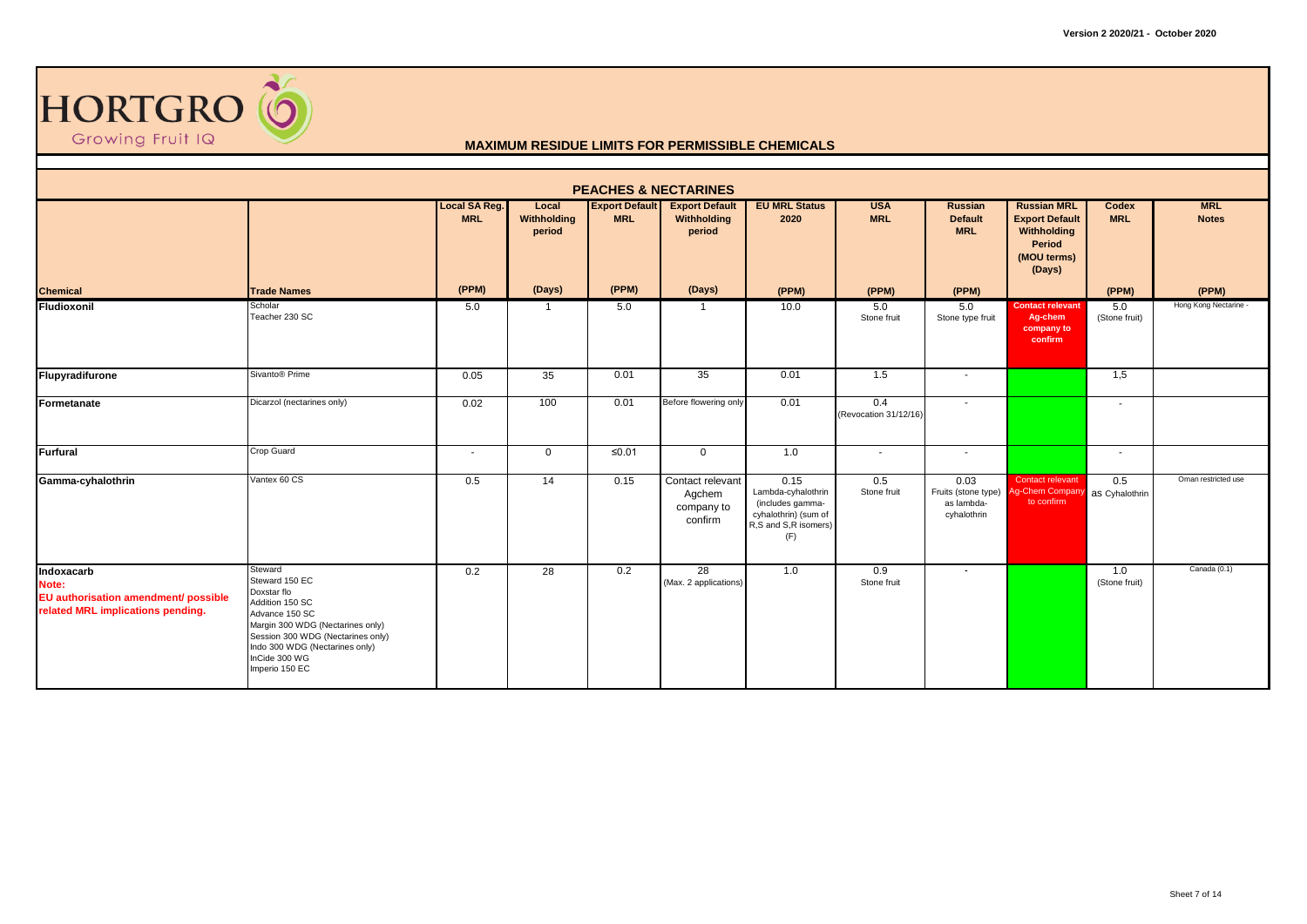

|                                                                                                       | <b>PEACHES &amp; NECTARINES</b>                                                                                                                                                                                                                                                                                                                                                 |                                    |                                |                                     |                                                                                                       |                              |                          |                                                     |                                                                                               |                                                                 |                                     |  |  |  |
|-------------------------------------------------------------------------------------------------------|---------------------------------------------------------------------------------------------------------------------------------------------------------------------------------------------------------------------------------------------------------------------------------------------------------------------------------------------------------------------------------|------------------------------------|--------------------------------|-------------------------------------|-------------------------------------------------------------------------------------------------------|------------------------------|--------------------------|-----------------------------------------------------|-----------------------------------------------------------------------------------------------|-----------------------------------------------------------------|-------------------------------------|--|--|--|
|                                                                                                       |                                                                                                                                                                                                                                                                                                                                                                                 | <b>Local SA Reg.</b><br><b>MRL</b> | Local<br>Withholding<br>period | <b>Export Default</b><br><b>MRL</b> | <b>Export Default</b><br>Withholding<br>period                                                        | <b>EU MRL Status</b><br>2020 | <b>USA</b><br><b>MRL</b> | Russian<br><b>Default</b><br><b>MRL</b>             | <b>Russian MRL</b><br><b>Export Default</b><br>Withholding<br>Period<br>(MOU terms)<br>(Days) | Codex<br><b>MRL</b>                                             | <b>MRL</b><br><b>Notes</b>          |  |  |  |
| <b>Chemical</b>                                                                                       | <b>Trade Names</b>                                                                                                                                                                                                                                                                                                                                                              | (PPM)                              | (Days)                         | (PPM)                               | (Days)                                                                                                | (PPM)                        | (PPM)                    | (PPM)                                               |                                                                                               | (PPM)                                                           | (PPM)                               |  |  |  |
| Iprodione                                                                                             | Rovral Flo (Nectarines and canning peaches<br>only)<br>Iprone 500 SC<br>Iprodione 255<br>Iproflo<br>Roflo<br>Rovral Aquaflo (Nectarines only)<br>Pickle 500 SC<br>Taurus 500 SC<br>(Nectarines & fresh peaches only)<br>Iprodione 500 SC<br>(Nectarines & fresh peaches only)                                                                                                   | 5.0                                | $\mathbf{3}$                   | 0.01                                | Do not use (if<br>exporting to EU)<br><b>Contact relevant Ag</b><br><b>Chem Company to</b><br>confirm | 0.01                         | 20.0                     | 10.0                                                |                                                                                               | 10.0<br>(Peach)<br>(Nectarine)                                  |                                     |  |  |  |
|                                                                                                       | Prodione                                                                                                                                                                                                                                                                                                                                                                        | 12.0                               | $5\overline{5}$                |                                     |                                                                                                       |                              |                          |                                                     |                                                                                               |                                                                 |                                     |  |  |  |
| Lambda-cyhalothrin                                                                                    | Karate EC<br>Karate Zeon<br>Cylam<br>Judo 50 EC<br>Lambda 50 EC<br>Lamdex 5 EC<br>Lambda EC<br>Karate Zeon 10 CS<br>Karis 5 CS                                                                                                                                                                                                                                                  | 0.5                                | $\overline{14}$                | 0.15                                | Contact relevant Ag-<br>Chem Company to<br>confirm                                                    | 0.15                         | 0,5<br>Stone fruit       | $0.03*$<br>Stone fruit                              | Not after flowering                                                                           | 0.5<br>(as Cyhalothrin,<br>including<br>Lambda-<br>cyhalothrin) | Oman restricted use                 |  |  |  |
| <b>Mancozeb</b><br>Note:<br>EU authorisation amendment/ possible<br>related MRL implications pending. | Dithane 750 WG Neotec<br>Newzeb 800 WP<br>Unizeb 800 WP<br>Mancozeb 800 WP (peaches only)<br>Tridex<br>Penncozeb<br>Mancozeb 800 WP (L9169) (peaches only)<br>Vondozeb<br>Pennfluid 420 SC<br>Ventum 800 WP<br>Villa Unizeb 800 WP<br>Tsumeb<br>Farmag Mancozeb 800 WP (Peaches only)<br>Tozeb Flo<br>Dithane M-45 800 WP NT<br>Dithane M-45 800 WP<br>Tozeb WP<br>Cozeb 800 WP | 3.0                                | 28<br>35<br>14                 | 2.0                                 | Peach - 63<br>Nectarines - 42                                                                         | 2.0                          | $\blacksquare$           | $\sim$<br>7.0<br>Stone type fruits<br>(Dithiocarb.) |                                                                                               | 7.0<br>(Stone fruit)<br>(Dithiocarb.)                           | Canada (0.1)<br>Oman prohibited use |  |  |  |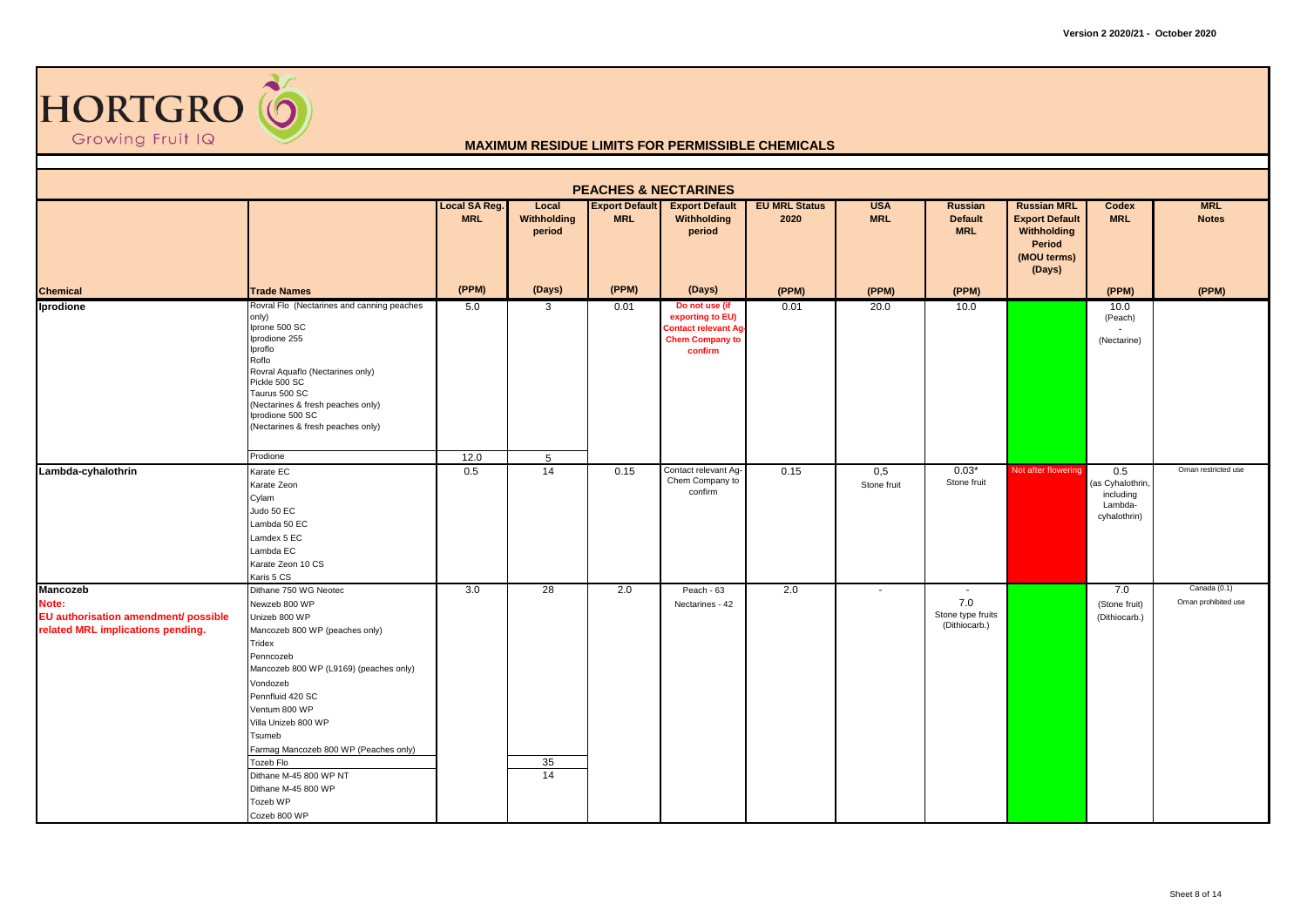

| <b>PEACHES &amp; NECTARINES</b><br><b>Export Default</b><br><b>MRL</b><br><b>Export Default</b><br><b>EU MRL Status</b><br><b>USA</b><br><b>Russian MRL</b><br>Local<br><b>Russian</b><br>Codex |                                                                                                                                |                             |                                          |            |                                                                                                                                                                                                                                                                          |                                        |                                       |                                                     |                                                                         |                                       |                                                                                                                                        |  |  |
|-------------------------------------------------------------------------------------------------------------------------------------------------------------------------------------------------|--------------------------------------------------------------------------------------------------------------------------------|-----------------------------|------------------------------------------|------------|--------------------------------------------------------------------------------------------------------------------------------------------------------------------------------------------------------------------------------------------------------------------------|----------------------------------------|---------------------------------------|-----------------------------------------------------|-------------------------------------------------------------------------|---------------------------------------|----------------------------------------------------------------------------------------------------------------------------------------|--|--|
|                                                                                                                                                                                                 |                                                                                                                                | Local SA Reg.<br><b>MRL</b> | Withholding<br>period                    | <b>MRL</b> | Withholding<br>period                                                                                                                                                                                                                                                    | 2020                                   | <b>MRL</b>                            | <b>Default</b><br><b>MRL</b>                        | <b>Export Default</b><br>Withholding<br>Period<br>(MOU terms)<br>(Days) | <b>MRL</b>                            | <b>Notes</b>                                                                                                                           |  |  |
| <b>Chemical</b>                                                                                                                                                                                 | <b>Trade Names</b>                                                                                                             | (PPM)                       | (Days)                                   | (PPM)      | (Days)                                                                                                                                                                                                                                                                   | (PPM)                                  | (PPM)                                 | (PPM)                                               |                                                                         | (PPM)                                 | (PPM)                                                                                                                                  |  |  |
| <b>Maneb</b>                                                                                                                                                                                    | Mangle SC (peaches only)<br>Vandal (peaches only)                                                                              | 3.0                         | 14                                       | 2.0        | Peach - 63<br>Nectarines - 42                                                                                                                                                                                                                                            | 2.0                                    |                                       | $\sim$<br>7.0<br>Stone type fruits<br>(Dithiocarb.) |                                                                         | 7.0<br>(Stone fruit)<br>(Dithiocarb.) | Canada (0.1)<br>Oman prohibited use                                                                                                    |  |  |
| Mefenoxam (Metalaxyl)                                                                                                                                                                           | <b>Ridomil Gold</b>                                                                                                            | 1.0                         | Use on non-<br>bearing trees<br>only     | 0.01       | Use on non-<br>bearing trees<br>only                                                                                                                                                                                                                                     | 0.01<br>(Stone fruit, as<br>Metalaxyl) | 1.0<br>(Stone fruit, as<br>Metalaxyl) | $\sim$                                              | Contact relevant<br>Ag-Chem Company<br>to confirm                       | $\sim$                                |                                                                                                                                        |  |  |
| <b>Mercaptothion/Malathion</b>                                                                                                                                                                  | Datathion<br>Mercaptothion 500 EC<br>Avi-Merkaptotoks WP<br>Avi Guard<br>Fyfanon 440 EW<br>Harrier 500 EC<br>Insecto 500 EC    | 4.0                         | 10                                       | 0.02       | 28<br>Bait application<br><b>ONLY</b><br>A maximum<br>concentration of<br>500ml/ 100l of a<br><b>500EC</b><br>mercaptothion<br>formulation may be<br>used in protein<br>hydrolysate spray<br>mixture with a<br>maximum spray<br>volume of 50 litres<br>water per hectare | 0.02                                   | 8.0                                   | 0.5<br>Stonefruit                                   |                                                                         |                                       | Indonesia -<br>Malaysia (0.01)<br>Mauritius Nect. -<br>Singapore Nect. -<br>Taiwan 0.01<br>Thailand -                                  |  |  |
| <b>Methamidophos</b>                                                                                                                                                                            | Metamidofos SL<br>Metfos<br>Methamidophos 585 SL<br><b>Bitrad Methamidophos</b><br>Tamron 585 SL<br>Metamidofos (Peaches only) | 1,0                         | 28                                       | 0.01       | Before 30% blossom<br>and the release of<br>bees                                                                                                                                                                                                                         | 0.01                                   |                                       | $\sim$                                              |                                                                         | . .                                   | Iran Banned<br>Oman prohibited use                                                                                                     |  |  |
| <b>Methidathion</b>                                                                                                                                                                             | Methidathion 420 EC<br>Suprathion 420 EC                                                                                       | 0.2                         | EC-Dormant<br>application only WP-<br>28 | 0.02       | EC - Dormant<br>application only WP -<br>Up to 90% petal fall                                                                                                                                                                                                            | 0.02                                   | $\overline{\phantom{a}}$              | 0.2<br>Stone type fruits                            |                                                                         | 0.2<br>(Nectarine)<br>(Peach)         | [India peach - ]<br>Iran Banned<br>[Malaysia peach -]<br>Oman prohibited use<br>Saudi Arabia peach -<br>Taiwan -<br>[Thailand peach -] |  |  |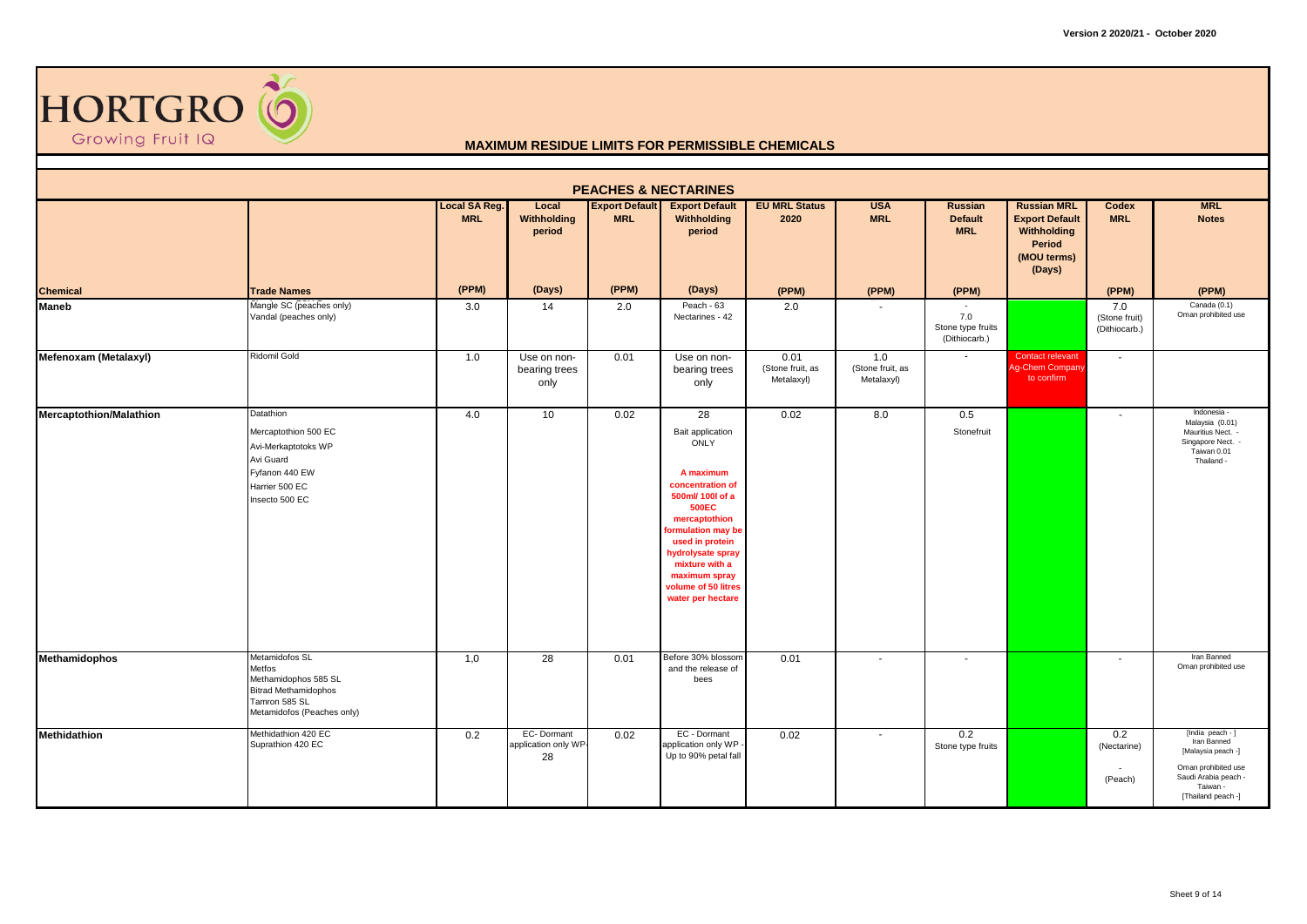

| <b>PEACHES &amp; NECTARINES</b> |                                                                                                                                                                                                                                                                                                     |                             |                                |                                     |                                                |                              |                          |                                                     |                                                                                               |                                       |                                                                                                                                                                |  |  |
|---------------------------------|-----------------------------------------------------------------------------------------------------------------------------------------------------------------------------------------------------------------------------------------------------------------------------------------------------|-----------------------------|--------------------------------|-------------------------------------|------------------------------------------------|------------------------------|--------------------------|-----------------------------------------------------|-----------------------------------------------------------------------------------------------|---------------------------------------|----------------------------------------------------------------------------------------------------------------------------------------------------------------|--|--|
|                                 |                                                                                                                                                                                                                                                                                                     | Local SA Reg.<br><b>MRL</b> | Local<br>Withholding<br>period | <b>Export Default</b><br><b>MRL</b> | <b>Export Default</b><br>Withholding<br>period | <b>EU MRL Status</b><br>2020 | <b>USA</b><br><b>MRL</b> | Russian<br><b>Default</b><br><b>MRL</b>             | <b>Russian MRL</b><br><b>Export Default</b><br>Withholding<br>Period<br>(MOU terms)<br>(Days) | Codex<br><b>MRL</b>                   | <b>MRL</b><br><b>Notes</b>                                                                                                                                     |  |  |
| <b>Chemical</b>                 | <b>Trade Names</b>                                                                                                                                                                                                                                                                                  | (PPM)                       | (Days)                         | (PPM)                               | (Days)                                         | (PPM)                        | (PPM)                    | (PPM)                                               |                                                                                               | (PPM)                                 | (PPM)                                                                                                                                                          |  |  |
| <b>Methomyl</b>                 | Kuik 900 SP<br>Methomate 200 SL<br>Methomyl 200 SL<br>Methomyl 90 SP<br>Masta 900 SP (Peaches only)<br>Methomex 90 SP<br>Masta 200 SL<br>Methomyl 900 SP<br><b>KUIK 900 SP</b><br>Farmag Methomyl 90 SP (Peaches only)<br>Methomex 200 SL<br>Spitfire 900 SP<br>Kuik 900 SP<br>Lunge (Peaches only) | 0.2                         | 16                             | 0.01                                | 28                                             | 0.01                         | 5.0                      | 0.2<br>Stone type fruits                            |                                                                                               | 0.2                                   | Oman restricted use                                                                                                                                            |  |  |
| Methoxyfenocide                 | Marksman 240 SC                                                                                                                                                                                                                                                                                     | 2.0                         | $\overline{7}$                 | 2.0                                 | $\overline{7}$                                 | 2.0                          | 3,0                      | $\sim$                                              |                                                                                               | 2.0<br>Stone fruit                    |                                                                                                                                                                |  |  |
| <b>Metiram</b>                  |                                                                                                                                                                                                                                                                                                     | 3.0                         | 14                             | 2.0                                 | Peach - 63<br>Nectarines - 42                  | 2.0                          | $\sim$                   | $\sim$<br>7.0<br>Stone type fruits<br>(Dithiocarb.) | Contact relevant<br>Ag-chem company<br>to confirm                                             | 7.0<br>(Stone fruit)<br>(Dithiocarb.) | Canada (0.1)                                                                                                                                                   |  |  |
| <b>Mineral oil</b>              |                                                                                                                                                                                                                                                                                                     | $\sim$                      | Dormant<br>application only    | $\leq 0.01$                         | Dormant application<br>only                    | $\blacksquare$               | $\overline{\phantom{a}}$ | $\sim$                                              |                                                                                               | $\overline{\phantom{a}}$              |                                                                                                                                                                |  |  |
| Oxamyl                          | Vydate SL                                                                                                                                                                                                                                                                                           | 0.01                        | Early fruit set<br>stage       | ≤ $0.01$                            | Early fruit set<br>stage                       | 0.01                         | $\sim$                   | $\sim$                                              |                                                                                               | $\overline{\phantom{a}}$              | Oman restricted use                                                                                                                                            |  |  |
| Paclobutrazol                   | Avocet<br>Cultar                                                                                                                                                                                                                                                                                    | 0.05                        | Post harvest,<br>pre leaf drop | 0.05                                | Post harvest,<br>pre leaf drop                 | 0.15                         | $\sim$                   | $\sim$                                              |                                                                                               | ٠                                     | Hong Kong -<br>India -<br>Indonesia -<br>Iran -<br>Malaysia (0.01)<br>Mauritius -<br>Saudi Arabia<br>Singapore -<br>Thailand -<br>Taiwan 0.01<br>Mauritius 0.5 |  |  |
| Pirimicarb                      | Aphox<br>Apex 500 WDG (Peaches only)<br>Piritek<br>Unipex 500 WDG                                                                                                                                                                                                                                   | 3.0                         | 21                             | 1.5                                 | 21                                             | 1.5                          | $\sim$                   | 5.0<br>Stone type fruits                            |                                                                                               | 3.0<br>(Stone fruit)                  | Singapore 0.5<br>Switzerland 1.3                                                                                                                               |  |  |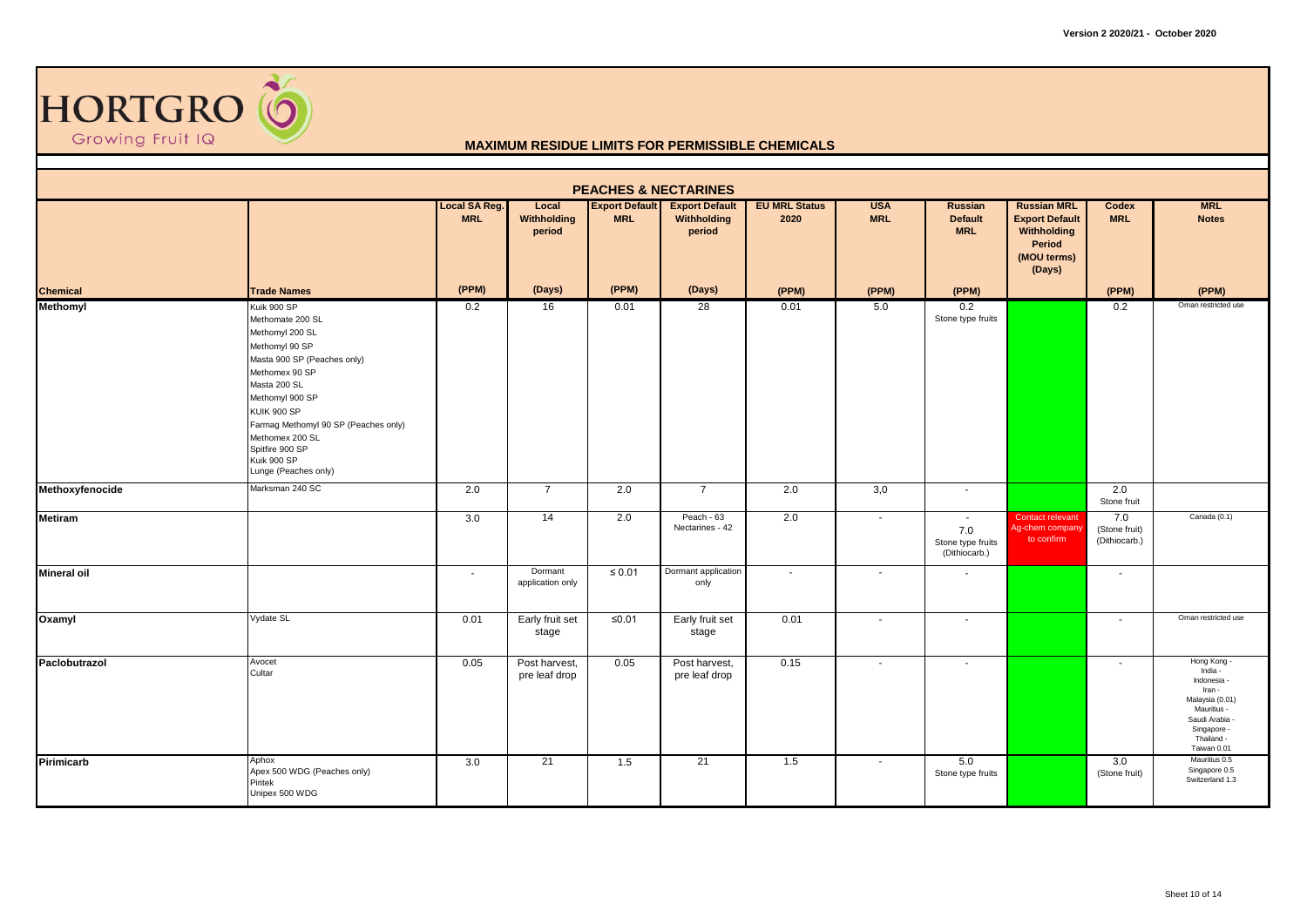

| <b>PEACHES &amp; NECTARINES</b> |                                                                                                                                                       |                                    |                                |                                     |                                                |                                                                   |                          |                                         |                                                                                               |                               |                                                                                                                                                                                               |  |  |  |
|---------------------------------|-------------------------------------------------------------------------------------------------------------------------------------------------------|------------------------------------|--------------------------------|-------------------------------------|------------------------------------------------|-------------------------------------------------------------------|--------------------------|-----------------------------------------|-----------------------------------------------------------------------------------------------|-------------------------------|-----------------------------------------------------------------------------------------------------------------------------------------------------------------------------------------------|--|--|--|
|                                 |                                                                                                                                                       | <b>Local SA Reg.</b><br><b>MRL</b> | Local<br>Withholding<br>period | <b>Export Default</b><br><b>MRL</b> | <b>Export Default</b><br>Withholding<br>period | <b>EU MRL Status</b><br>2020                                      | <b>USA</b><br><b>MRL</b> | Russian<br><b>Default</b><br><b>MRL</b> | <b>Russian MRL</b><br><b>Export Default</b><br>Withholding<br>Period<br>(MOU terms)<br>(Days) | Codex<br><b>MRL</b>           | <b>MRL</b><br><b>Notes</b>                                                                                                                                                                    |  |  |  |
| <b>Chemical</b>                 | <b>Trade Names</b>                                                                                                                                    | (PPM)                              | (Days)                         | (PPM)                               | (Days)                                         | (PPM)                                                             | (PPM)                    | (PPM)                                   |                                                                                               | (PPM)                         | (PPM)                                                                                                                                                                                         |  |  |  |
| Prochloraz                      | Octave<br>Chronos 450 SC                                                                                                                              | $\overline{\phantom{a}}$           | <b>FST</b>                     | ≤ $0.01$                            | Do not apply after<br>blossom                  | 0.03                                                              |                          | $\sim$                                  |                                                                                               |                               | Indonesia -                                                                                                                                                                                   |  |  |  |
| Propargite                      | Omite 30 WSB* (Yellow cling peaches only)*                                                                                                            | 2.0                                | 21                             | 0.01                                | Do not apply after<br>100% petal drop          | 0.01                                                              | Peach -<br>Nectarine 4.0 | 4.0<br>Stone type fruits                |                                                                                               | 4.0<br>(Stone fruit)          | Oman prohibited use                                                                                                                                                                           |  |  |  |
| Propiconazole                   | Tilt<br>Propizole 250 EC<br>Propiconazole 250 EC<br>Bumper 250 EC<br>Propimax<br>Admiral 250 EC (Peaches only)<br>Propicon 250 EC<br>Principle 250 EC | 0.2                                | 10                             | 0.2                                 | 10                                             | 5.0<br>(Unpublished Sante<br>10482/2020 proposed<br>new MRL 0.01) | 4.0                      | $\sim$                                  |                                                                                               | 5.0<br>(Peach)<br>(Nectarine) | Iran Banned<br>India Nect -<br>Indonesia Nect. -<br>Malaysia Nect. (0.01)<br>Mauritius Nect. -<br>Singapore Nect. -<br>Thailand Nect. -                                                       |  |  |  |
| <b>Prothiofos</b>               | Tokuthion® 960 EC                                                                                                                                     | 0.05                               | <b>FST</b>                     | $\leq 0.01$                         | Dormant application<br>only                    | 0.01                                                              | $\sim$                   | $\sim$                                  |                                                                                               | $\overline{\phantom{a}}$      |                                                                                                                                                                                               |  |  |  |
| Pyrimethanil                    | Pyrimet 400 SC<br>Source 400 SC<br>Support 400 SC<br>Botrynil<br>Protector 400 SC                                                                     | 5.0                                | 3<br>$\overline{1}$            | 5.0                                 | $\mathbf{3}$<br>$\mathbf{1}$                   | 10.0                                                              | 10.0<br>Stone fruit      | 4.0<br>Stone type fruits                |                                                                                               | 4.0                           | Hong Kong 4.0<br>[India $4.0$ ]<br>[Indonesia 4.0]<br>[Iran $4.0$ ]<br>[Malaysia 4.0]<br>[Mauritius 4.0]<br>[Oman 4.0]<br>Saudi Arabia 4.0<br>[Singapore 4.0]<br>[Thailand 4.0]<br>Taiwan 4.0 |  |  |  |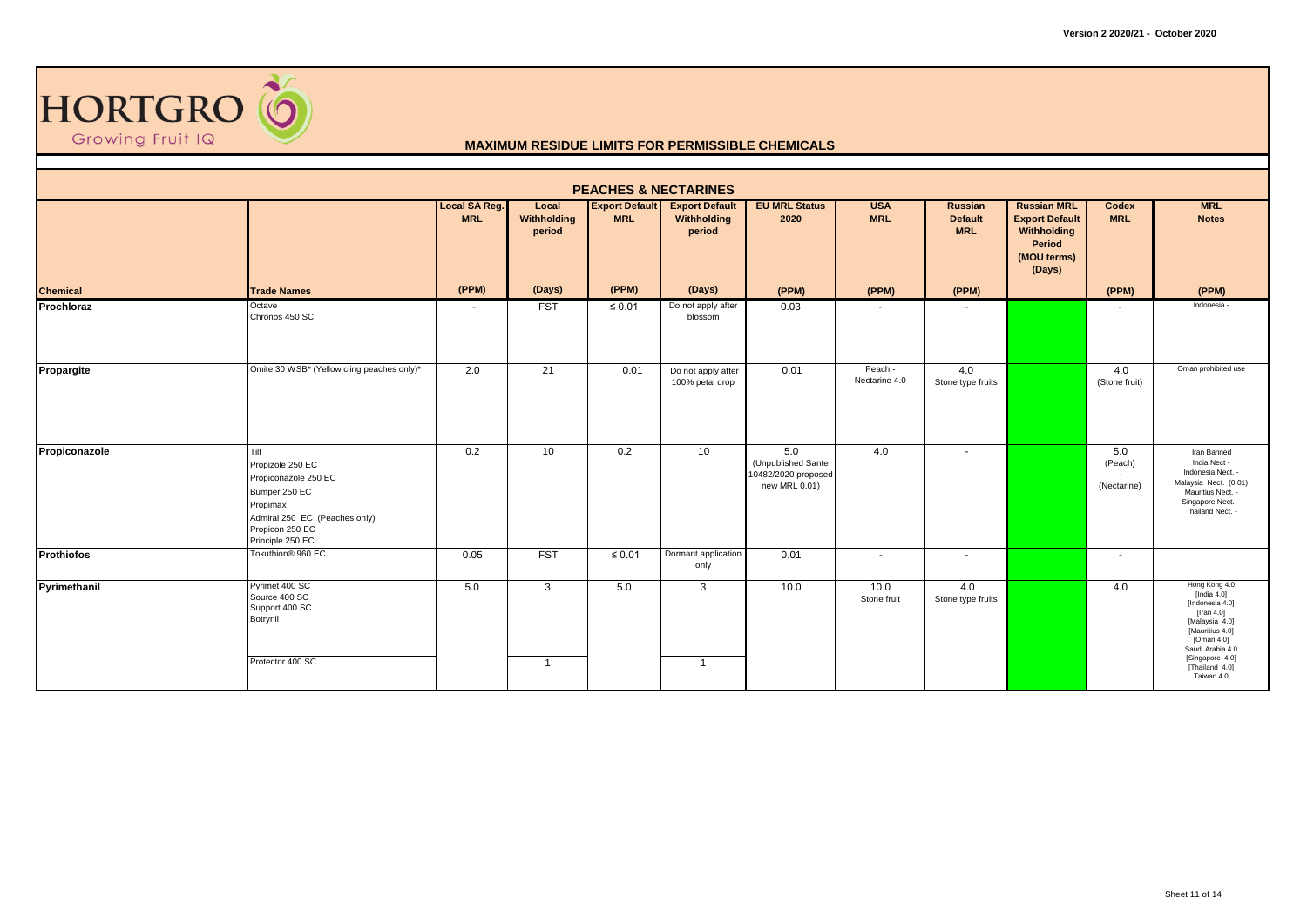

|                 |                                                           |                                        |                                                                  |                                          | <b>PEACHES &amp; NECTARINES</b>                                                          |                                                                    |                          |                                                |                                                                                               |                          |                                                                                                                                                                                                                              |
|-----------------|-----------------------------------------------------------|----------------------------------------|------------------------------------------------------------------|------------------------------------------|------------------------------------------------------------------------------------------|--------------------------------------------------------------------|--------------------------|------------------------------------------------|-----------------------------------------------------------------------------------------------|--------------------------|------------------------------------------------------------------------------------------------------------------------------------------------------------------------------------------------------------------------------|
|                 |                                                           | <b>Local SA Reg.</b><br><b>MRL</b>     | Local<br>Withholding<br>period                                   | <b>Export Default</b><br><b>MRL</b>      | <b>Export Default</b><br>Withholding<br>period                                           | <b>EU MRL Status</b><br>2020                                       | <b>USA</b><br><b>MRL</b> | <b>Russian</b><br><b>Default</b><br><b>MRL</b> | <b>Russian MRL</b><br><b>Export Default</b><br>Withholding<br>Period<br>(MOU terms)<br>(Days) | Codex<br><b>MRL</b>      | <b>MRL</b><br><b>Notes</b>                                                                                                                                                                                                   |
| <b>Chemical</b> | <b>Trade Names</b>                                        | (PPM)                                  | (Days)                                                           | (PPM)                                    | (Days)                                                                                   | (PPM)                                                              | (PPM)                    | (PPM)                                          |                                                                                               | (PPM)                    | (PPM)                                                                                                                                                                                                                        |
| Pyrimethanil    | Tutor 500 SC                                              | 5.0                                    | $\overline{1}$                                                   | 5.0                                      | $\mathbf{1}$                                                                             | 10.0                                                               | 10.0<br>Stone fruit      | 4.0<br>Stone type fruits                       |                                                                                               | 4.0                      | Hong Kong 4.0<br>[India 4.0]<br>[Indonesia 4.0]<br>[Iran $4.0$ ]<br>[Malaysia 4.0]<br>[Mauritius 4.0]<br>[Oman 4.0]<br>Saudi Arabia 4.0<br>[Singapore 4.0]<br>[Thailand 4.0]<br>Taiwan 4.0                                   |
| Fludioxonil     |                                                           | 5.0                                    |                                                                  | 5.0                                      |                                                                                          | 10.0                                                               | 5.0<br>Stone fruit       | 5.0<br>Stone type fruits                       |                                                                                               | 5.0<br>(Stone fruit)     | Hong Kong Nectarine -                                                                                                                                                                                                        |
| Pymetrozine     | Chess<br>Trivia 500 WDG                                   | 0.05                                   | 28                                                               | 0.03                                     | $\overline{28}$                                                                          | 0.03<br>(Unpublished Sante<br>10482/2020 proposed<br>new MRL 0.02) | $\blacksquare$           | $\blacksquare$                                 |                                                                                               | $\overline{\phantom{a}}$ | Hong Kong -<br>India -<br>Indonesia -<br>Malaysia (0.01)<br>Mauritius -<br>Saudi Arabia -<br>Singapore -<br>Thialand -<br>Taiwan 0.01                                                                                        |
| Soyabean oil    | MProve Oil                                                | $\sim$                                 | Dormant<br>application only                                      | $\sim$                                   | Dormant<br>application only                                                              | 0.01                                                               | Exp.                     | $\blacksquare$                                 |                                                                                               | $\sim$                   |                                                                                                                                                                                                                              |
| Spinetoram      | Delegate 250 WG                                           | 0.1                                    | $\overline{7}$                                                   | 0.1                                      | $\overline{7}$                                                                           | 0.3                                                                | 0.3<br>Stone fruit       | $\sim$                                         |                                                                                               | 0,3                      | Hong Kong -                                                                                                                                                                                                                  |
| <b>Spinosad</b> | Tracer 480 SC<br>Entrust Naturalyte 800 WP<br>GF - 120 NF | 0.5<br>(Nectarines)<br>0.05<br>(Peach) | $\overline{7}$<br>(Nectarines)<br>21<br>(Peaches)<br>$\mathbf 0$ | 0.5<br>(Nectarines)<br>0.05<br>(Peaches) | $\overline{7}$<br>(Nectarines)<br>21<br>(Peaches)<br>Max. 4 applications<br>$\mathbf{0}$ | 0.6                                                                | 0.2<br>Stone fruit       | 0.2<br>Stone type fruits                       | 21                                                                                            | 0.2<br>(Stone fruit)     | Canada Nect. (0.1)<br>[Indonesia Nect.0.2]<br>[Iran Nect. 0.2]<br>[Malaysia Nect.0.2]<br>[Mauritius Nect.0.2]<br>[Oman Nect. 0.2]<br>Saudi Arabia Nect. 0.2<br>[Singapore Nect.0.2]<br>[Thailand Nect.0.2]<br>Taiwan Nect. - |
|                 |                                                           |                                        |                                                                  |                                          | Multiple bait<br>applications                                                            |                                                                    |                          |                                                |                                                                                               |                          |                                                                                                                                                                                                                              |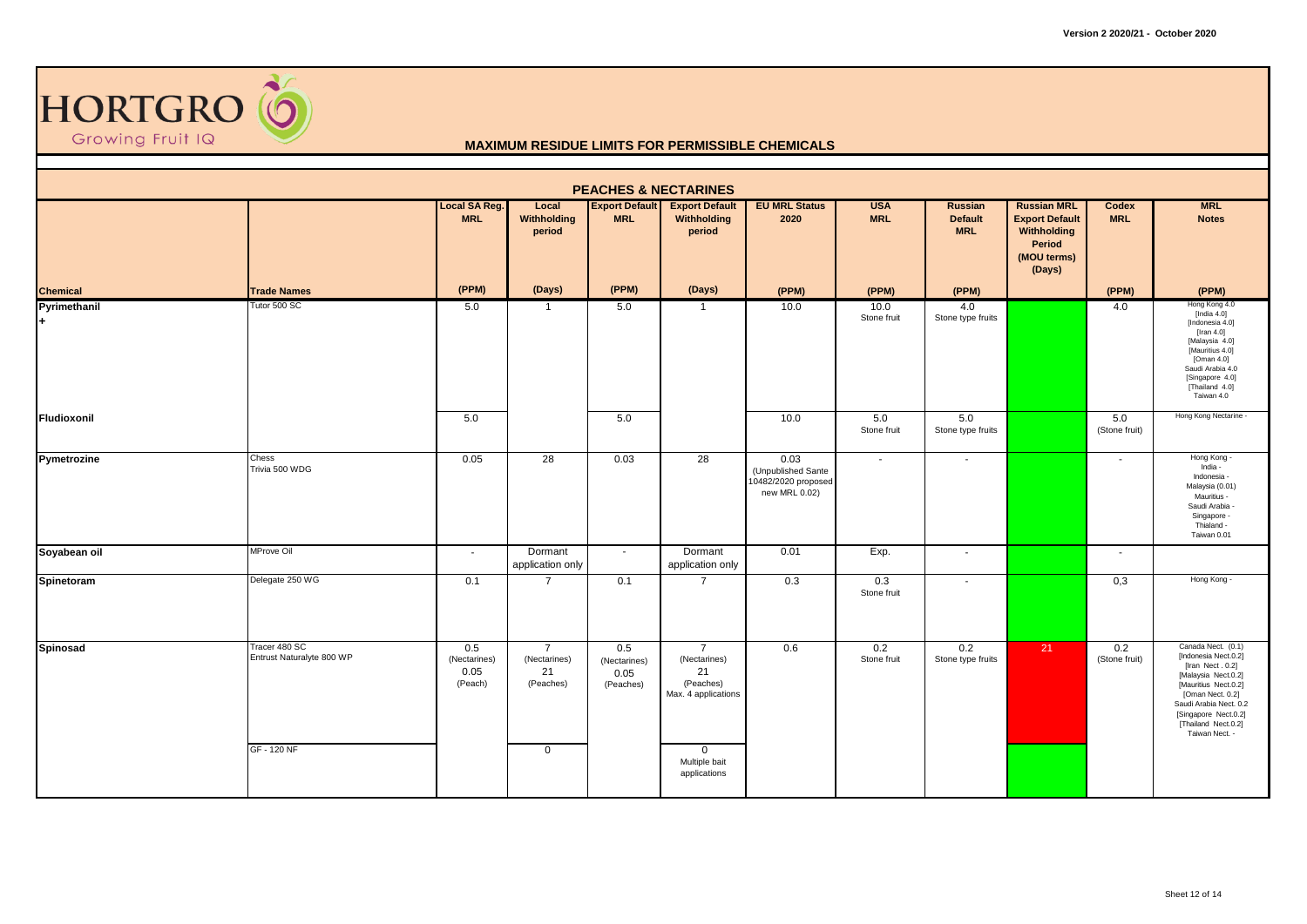

| <b>PEACHES &amp; NECTARINES</b> |                                                                                                                                                                                                                                                                     |                                        |                                |                                          |                                                |                              |                          |                                         |                                                                                               |                                                               |                                                                                                                                                                                                                              |
|---------------------------------|---------------------------------------------------------------------------------------------------------------------------------------------------------------------------------------------------------------------------------------------------------------------|----------------------------------------|--------------------------------|------------------------------------------|------------------------------------------------|------------------------------|--------------------------|-----------------------------------------|-----------------------------------------------------------------------------------------------|---------------------------------------------------------------|------------------------------------------------------------------------------------------------------------------------------------------------------------------------------------------------------------------------------|
|                                 |                                                                                                                                                                                                                                                                     | Local SA Reg.<br><b>MRL</b>            | Local<br>Withholding<br>period | <b>Export Default</b><br><b>MRL</b>      | <b>Export Default</b><br>Withholding<br>period | <b>EU MRL Status</b><br>2020 | <b>USA</b><br><b>MRL</b> | Russian<br><b>Default</b><br><b>MRL</b> | <b>Russian MRL</b><br><b>Export Default</b><br>Withholding<br>Period<br>(MOU terms)<br>(Days) | Codex<br><b>MRL</b>                                           | <b>MRL</b><br><b>Notes</b>                                                                                                                                                                                                   |
| <b>Chemical</b>                 | <b>Trade Names</b>                                                                                                                                                                                                                                                  | (PPM)                                  | (Days)                         | (PPM)                                    | (Days)                                         | (PPM)                        | (PPM)                    | (PPM)                                   |                                                                                               | (PPM)                                                         | (PPM)                                                                                                                                                                                                                        |
| <b>Spinosad</b>                 | STATIC Spinosad ME                                                                                                                                                                                                                                                  | 0.5<br>(Nectarines)<br>0.05<br>(Peach) | $\mathbf{1}$                   | 0.5<br>(Nectarines)<br>0.05<br>(Peaches) | $\overline{1}$                                 | 0.6                          | 0.2<br>Stone fruit       | 0.2<br>Stone type fruits                |                                                                                               | 0.2<br>Stone fruit                                            | Canada Nect. (0.1)<br>[Indonesia Nect.0.2]<br>[Iran Nect. 0.2]<br>[Malaysia Nect.0.2]<br>[Mauritius Nect.0.2]<br>[Oman Nect. 0.2]<br>Saudi Arabia Nect. 0.2<br>[Singapore Nect.0.2]<br>[Thailand Nect.0.2]<br>Taiwan Nect. - |
| <b>Methyl eugenol</b>           |                                                                                                                                                                                                                                                                     | $\sim$                                 |                                | $\overline{\phantom{a}}$                 |                                                | No MRL required              | Exp.                     | $\sim$                                  |                                                                                               | $\overline{\phantom{a}}$                                      |                                                                                                                                                                                                                              |
| Spirotetramat                   | Movento                                                                                                                                                                                                                                                             | 3.0                                    | 14                             | 3.0                                      | 14                                             | 3.0                          | 4.5<br>Stone fruit       | 3.0<br>Stone type fruit                 |                                                                                               | 3.0<br>Stone fruit                                            |                                                                                                                                                                                                                              |
| <b>Sulfoxaflor</b>              | Closer 240 SC                                                                                                                                                                                                                                                       | 0.04                                   | 14                             | 0.04                                     | 14                                             | 0.5                          | 3.0<br>Stone fruit       | $\sim$                                  |                                                                                               | 0.4<br>(Peaches -<br>Including<br>Nectarines and<br>Apricots) | Hong Kong -<br>Taiwan Nect -                                                                                                                                                                                                 |
| <b>Sulphur</b>                  | Kumulus 800 WG<br>Thiovit Jet<br>Flowable Sulphur<br><b>Dusting Sulphur</b><br>Cosavet<br>Striker<br>Striker SC<br>Ciplapol S 320 (peaches only)<br>Sulfostar (peaches only)<br>Microthiol Special<br>SulfoPlus<br>Sulfomaxx<br>Sulgrain 800 WDG<br><b>Tosul WG</b> | 50.0                                   | $\mathbf{0}$                   | 50.0                                     | $\overline{0}$                                 | No MRL required              | Exp.                     | $\sim$                                  |                                                                                               | $\overline{\phantom{a}}$                                      | Hong Kong Exp.<br>Indonesia -<br>Iran -<br>Malaysia Exp.<br>Mauritius -<br>Singapore -<br>Thailand -<br>Taiwan Exp.                                                                                                          |